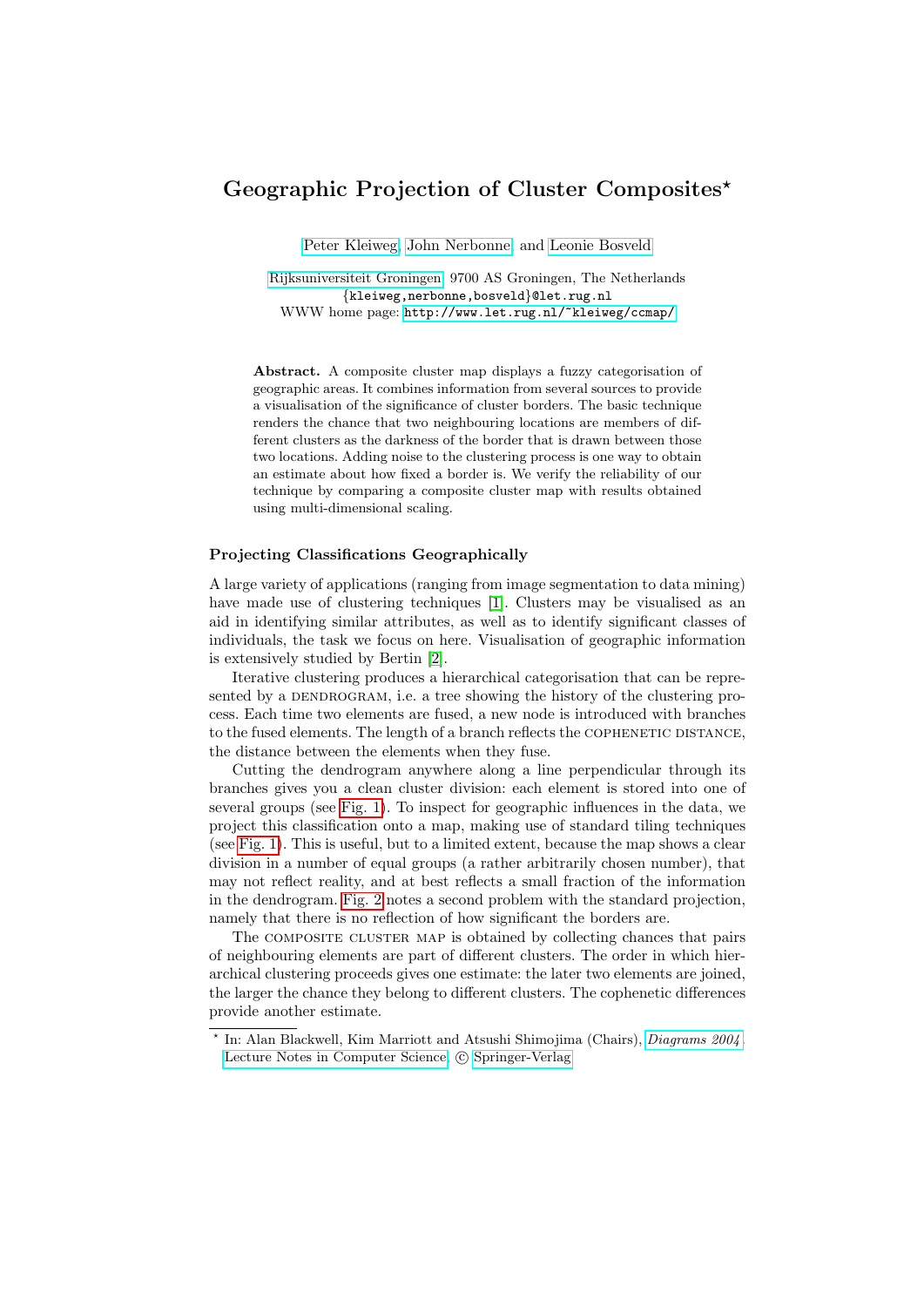<span id="page-1-0"></span>

Fig. 1. A classification of pronunciation via edit distance [\[3\]](#page-2-2) when subjected to clustering yields a dendrogram (left). We can project any arbitrary level of the dendrogram to create a categorial map (right), which however, loses a great deal of the information in the original classification.

<span id="page-1-1"></span>

Fig. 2. We examine the distinctness of the groups classified in Fig. 1 by applying multi-dimensional scaling (MDS): items are located in the plane so that the relative distances between them correlate optimally with their mutual differences. The icons used in this display correspond to those in the dendrogram and map in Fig. 1. The dendrogram in Fig. 1 suggests that the groups ought to be distinguished well, as there is a reasonable horizontal distance between the groups and the nodes that subsume them. The MDS plot (all, left) demonstrates that the north-south break in the data is indeed robust, as are some southern distinctions (2nd) but the details (3rd and 4th plots) are less encouraging about the degree to which the data clusters naturally. We will look for this structure in the composite cluster map as well.